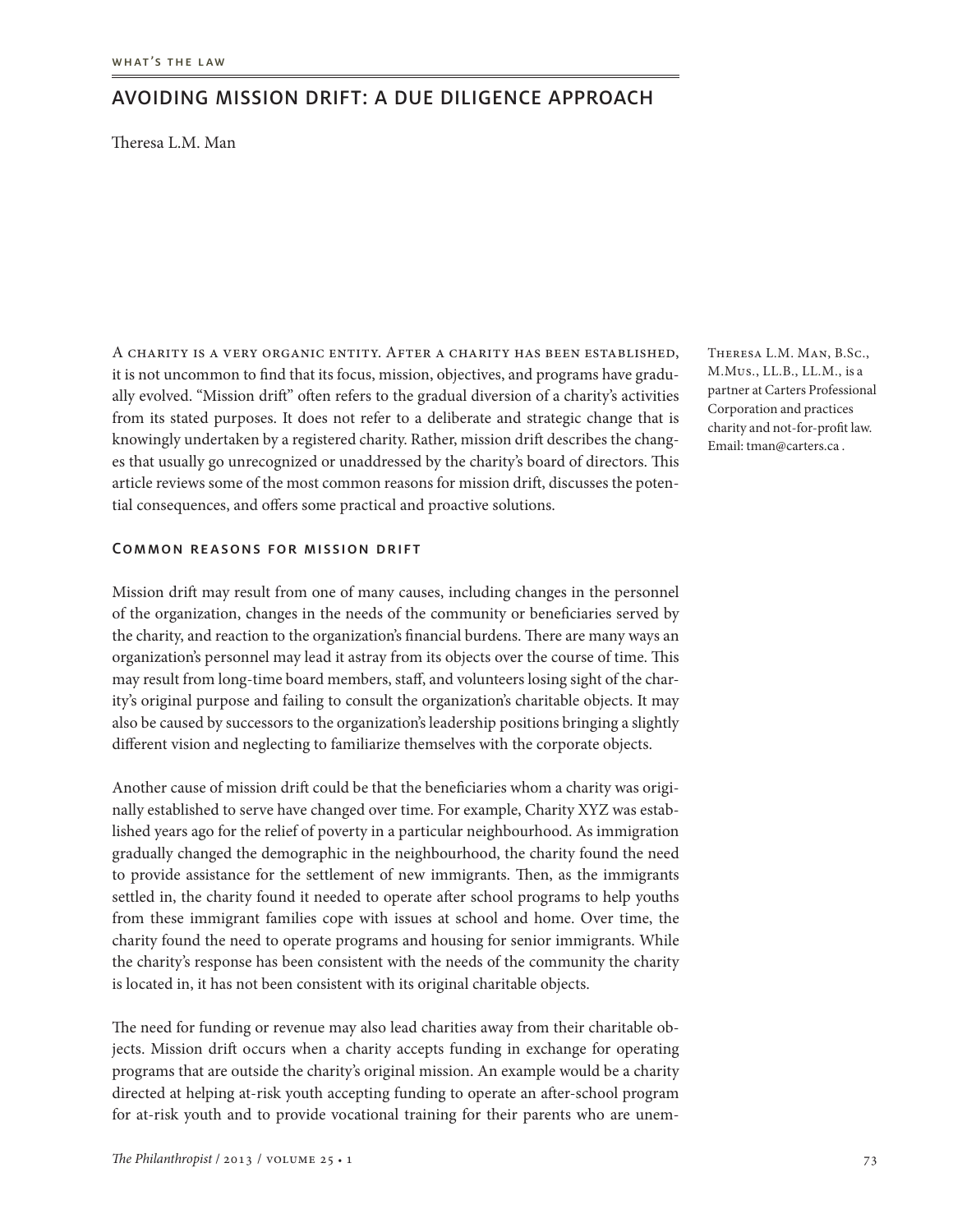#### what's the law

*The Philanthropist* 2013 / volume 25 • 1 ployed. Operating the latter program would put the charity offside with its own mission. With a new funder, one would anticipate that the recipient charity would be very careful in reviewing the funder's requirements and identifying areas where the charity is required to direct the funds into programs that are outside of its mission. However, with on-going funders imposing new requirements, a charity may easily be put offside if it does not carefully review the requirements on an on-going basis.

As well, it may be equally problematic for charities to turn to revenue-generating business or social enterprise in response to financial pressures. While charitable organizations and public foundations are permitted to engage in "related business," activities that fall outside of this category are off-side with the *Income Tax Act* and Canada Revenue Agency's (CRA) administrative policies. Private foundations, on the other hand, are forbidden from engaging in any business activity, regardless of whether or not it is "related." A business activity is considered "related business" if it is either run substantially by volunteers or if it is linked and subordinate to the charity's purpose (Canada Revenue Agency, 2003a). In relation to social enterprises, there are parameters in which charities may conduct community economic development activities that improve economic opportunities and social conditions (Canada Revenue Agency, 2012a).

Another common example of mission drift caused by efforts to raise funds is when a charity puts so much focus on its fundraising activities that raising funds become a collateral purpose of the charity, putting it off-side with CRA's policy on fundraising (Canada Revenue Agency, 2012b); or engaging in political activities outside of what is permissible under CRA's policy on political activities (Canada Revenue Agency, 2003b; Prendergast, Man, Cooper, & Carter, 2012).

# Consequences of mission drift

Mission drift can have consequences on the organization as a whole and on the board of directors specifically. The consequences for the organization may be severe, depending on whether the charity's new activities are charitable in nature. If the new activities of the charity are charitable in nature (such as moving from a charity that engages in programs that relieve poverty to operating programs for the relief of the aged, as in the example above), the charity will need to update its objects and to ensure that the new objects are acceptable to CRA. However, if the charity drifts to engaging in activities that are offside with the parameters under the *Income Tax Act* or CRA's policies (such as fundraising becoming a collateral purpose of the charity), this may result in the imposition of sanctions or even the revocation of its charitable status.

The consequences that mission drift may bring upon directors are also severe. Directors have a responsibility to be aware of the laws and compliance issues affecting the corporation. One of the most obvious (but often missed) areas of compliance is the requirement to comply with the organization's stated objects. A charity is generally restricted to carrying on activities that are contemplated by its objects, which are contained in its letters patent, articles, or constitution. If a charity carries on activities that are outside its corporate powers, it is said to be acting *ultra vires* its objects. The doctrine of *ultra vires* means that all actions of the corporation that are outside the capacity authorized in the constating document's objects are void and of no legal effect and are not capable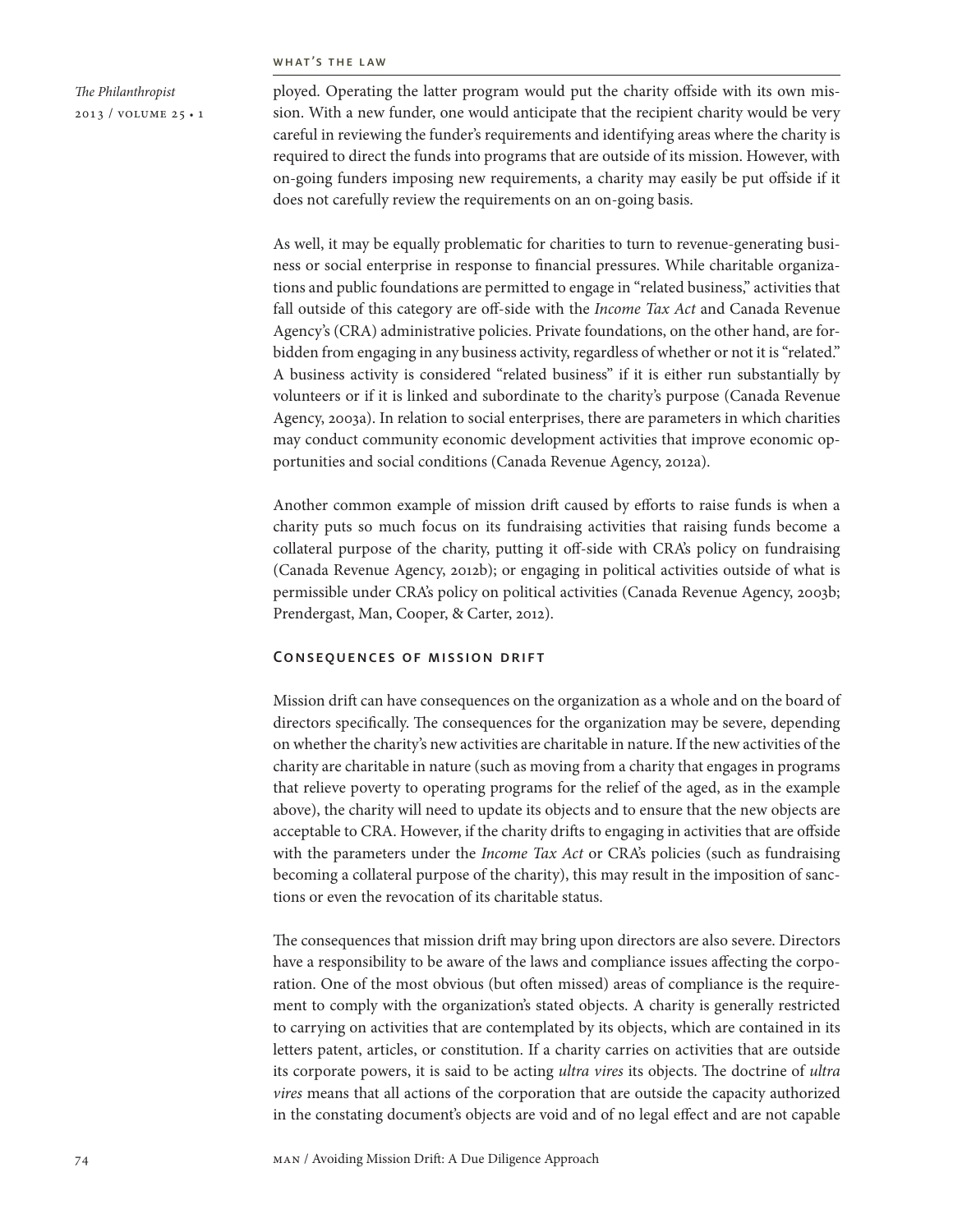of being ratified at a later date.1 *Ultra vires* acts may also be subject to attack by any third party and even by the corporation. This may also raise personal liability implications for the charity's directors.

*The Philanthropist* 2013 / volume 25 • 1

Some jurisdictions have removed the concept of *ultra vires* by statute (such as the *Canada Not-for-Profit Corporations Act*). This means that the statement of purpose in the articles will not void activities carried on by the corporation that are outside the authorized purposes of the corporation. However, directors could still be exposed to allegations of breach of trust from donors if the charity's property was used for activities that did not correspond to its stated charitable objects.

# Due diligence to avoid mission drift

In light of these serious consequences, it is important that charities adopt mechanisms to prevent mission drift before it occurs. The appropriateness of specific mechanisms will differ from charity to charity, depending on the organization's governance structure, constituency, etc. What is common to all charities, however, is that focus comes from review. The following are a few suggestions for charities looking to avoid the pitfalls of mission drift.

The board of directors should review the programs of the charity regularly to ensure that they are consistent with the charity's objects. Such reviews can be conducted at board meetings, annual board retreats, etc. At a minimum, the review should be done annually to ensure that any problems are identified and dealt with as early as possible. One good opportunity to review this issue is during the completion of the T3010 annual information return, which requires the charity to set out new and on-going programs.

A new director should promptly receive a copy of the charity's up-to-date governing documents to ensure that he or she is aware of the charity's objects. Regular board training is also important to ensure that directors are kept up-to-date with the requirements of the *Income Tax Act* and CRA's policies.

Senior staff should also review the charity's objects because they often oversee the implementation of the charity's programs. As well, training should be provided to staff and volunteers to develop an environment of general understanding of the basic principles with which the charity must comply. This is because staff and volunteers are "on the ground" implementing the charity's programs. Along with careful review and planning of a particular program by the board, care should also be taken to ensure that the implementation of the program is not offside. For example, a charity operating a soup kitchen for the relief of poverty may be offside if its staff keep inviting at risk youths to come to the soup kitchen for after-school activities.

A charity may also want to adopt a program review policy to ensure that all of its programs are carefully reviewed and implemented in accordance with the principles outlined above. Similarly, a charity may also want to adopt a funding review policy to ensure that all requirements of the funders are reviewed in light of the charity's objects and mission. A committee may be mandated with reviewing the programs/funding and reporting its findings to the board.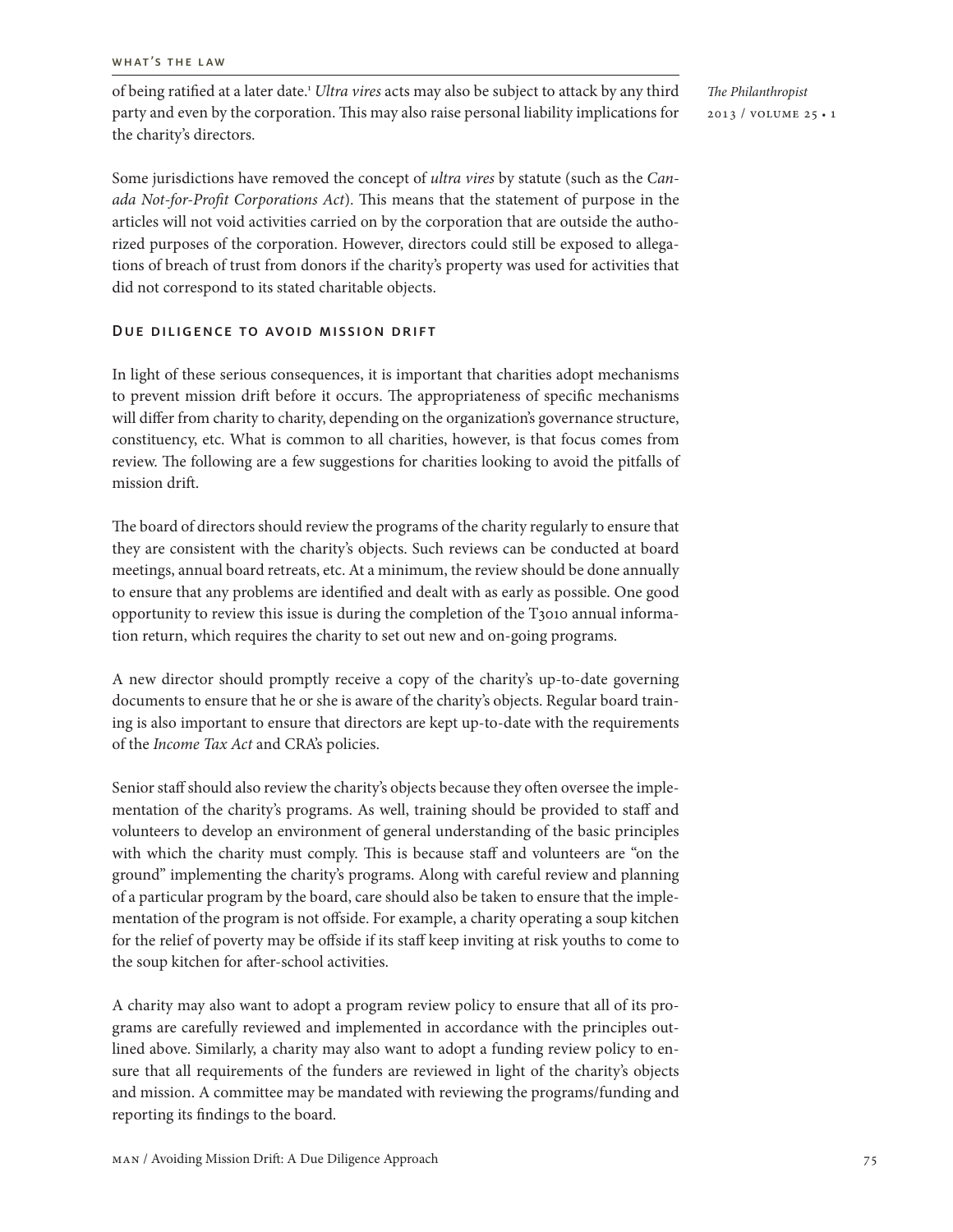#### what's the law

*The Philanthropist* 2013 / volume 25 • 1 Another practical step in avoiding mission drift is to refrain from including the charity's corporate objects in its by-laws. For charities that are incorporated, most incorporating jurisdictions require the corporate objects be set out in a document that is separate from the corporate by-laws, such as in letters patent or articles of incorporation. Changes to the corporate objects as stipulated in these separate documents requires approval from the governing authority. Many charities also set out the corporate objects in the by-laws as well so that they are easily accessible to their members. The downside of this approach is that, over time, members (and often the board) may revise the corporate objects as they are set out in the by-laws, forgetting that the charity is governed by the corporate objects as they are set out in the letters patent or articles of incorporation. As such, the best option is to refrain from setting out the corporate objects in the by-laws, and instead to set them out only in a separate document to be given out to the members. Alternatively, the by-laws must state clearly that the corporate objects in the by-laws are "as set out" in the letters patent or articles of incorporation.

For charities that also have mission statement or vision statement, care must be taken to train directors, staff, and volunteers by clarifying the fundamental principle that the charity must operate within the objects in its governing documents. Therefore, mission and vision statements must be carefully drafted so that not only do they reflect the mission and vision of the organization, but also they are consistent with the charity's objects as expressed in its governing documents.

There are many reasons why a charity may inadvertently stray from its original charitable purposes. Irrespective of the cause, the consequences can be devastating for the charity and its directors. The best solution to mission drift is structured prevention that uses review procedures to keep board members, staff, and volunteers conscious of the charity's purpose as stipulated in its charitable objects.

### Acknowledgement

The author would like to thank Dean E. Blachford, B.A., B.C.L., LL.B., Student-at-Law, for assisting in the preparation of this article.

### **NOTE**

1. See, for example, *Bamford and ors. v. Bamford and ors*., [1969] 1 All E.R. 969 (C.A.); *Irving Oil Limited v. Central and Eastern Trust Co. et al*., (1978), 5 B.L.R. 29 (N.S.C.A.), varied [1980] 2 S.C.R. 29.